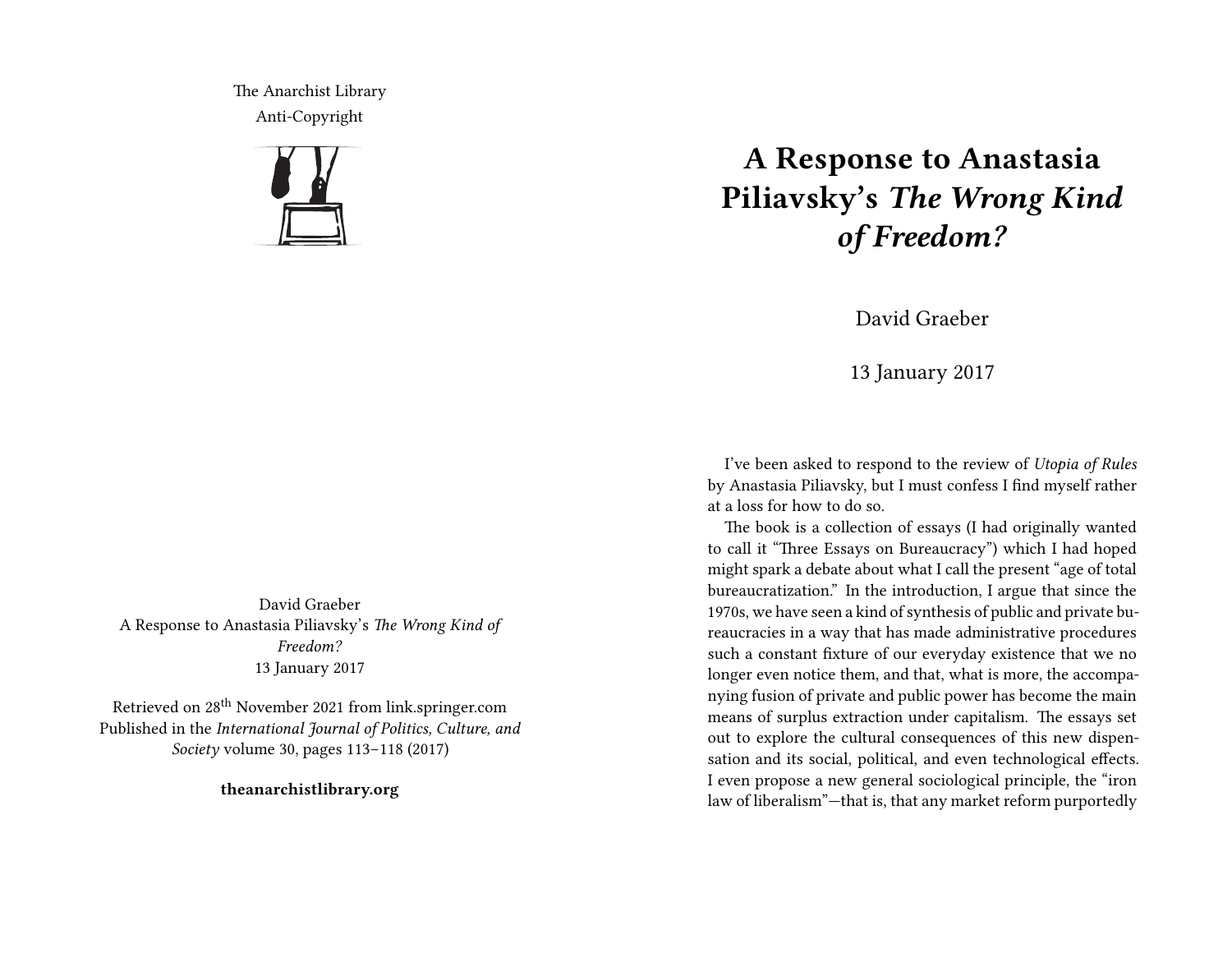designed to cut red tape and reduce government interference in the economy will actually have the ultimate effect of increasing the total number of regulations, paperwork, and civil servants instead. The book is playful and whimsical in parts jumping back and forth between analyses of Civic Republicanism or Pythagoreanism, Dungeons and Dragons, James Bond, and Batman—but it also makes a series of quite theoretical interventions (for instance, about the nature of violence, creativity, ideology, and the institutional constraints of academic life) that hope would spark fruitful debate.

The book the reviewer seems to have read is entirely different. It appears to be some sort of dogmatic anarchist tract which condemns all forms of bureaucracy, indeed, rulegoverned behavior of any sort—in the name of a principle of absolute freedom founded on play and creative improvisation.

On first reading the review, I was quite startled. Had I really written such a book? Was it possible I had gotten carried away with some strange passion, wrote a treatise condemning all forms of organization, and then, in a fit of absent-mindedness, simply forgotten I had done so? I was pretty sure I had not. In fact, I had thought that in writing the book, I had carefully avoided identifying myself as an anarchist or spelling out explicitly anarchist positions of any sort. Curious, I located a pdf on my hard drive and started word searching.

Mercifully, the results confirmed that I had not, in fact, been suffering from a lapse of memory. True, the word "anarchist" or "anarchism" did appear, between them, roughly fifteen times (somewhat more than I remembered), but not a single one of those fifteen appearances took the form of an explicit advocacy of anarchism. Most were purely descriptive (a third for instance referred to superheroes or supervillains being framed as or referred to as anarchists in Hollywood movies). The only ones that had an explicit bearing on anarchist attitudes towards bureaucracy were two mentions on page 158 of Kropotin's *support* for the bureaucratic structure of the

impolite. It is considered acceptable to assess an author's work not according to the actual arguments and the evidence assembled to support those arguments, but according to the author's imagined political visions or even imagined emotional state. It seems to me that anthropologists—scholars in general, really, but anthropologists in particular—might do well not to reproduce such behavior, but to apply our tools of analysis to understand how this process operates and what its larger political implications might be.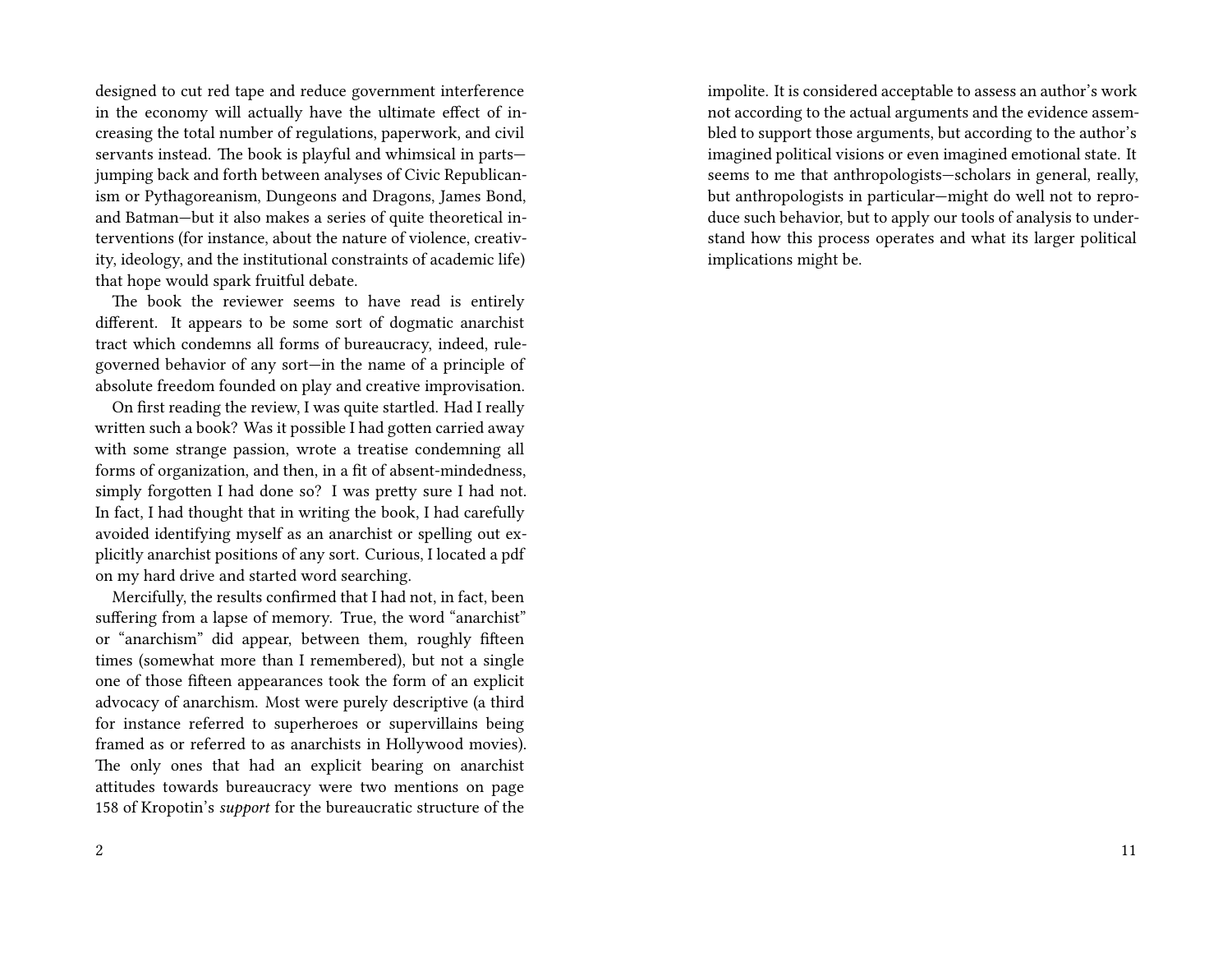"don't call me the anarchist anthropologist",<sup>2</sup> that I am widely rumored to have been kicked out of a job for being an anarchist (even I do not know if it is true or not because Yale refused to tell me the reasons for my dismissal), or that the British police have openly declared that just being identified as an anarchist is enough to merit one a police file as a potential subversive.<sup>3</sup> One might have imagined that publicly identifying a scholar, against their will, as a left-wing subversive in a way that might get them in legal or professional difficulties might be considered a form of McCarthyism, but that observing that they support the governing party would not. But apparently in contemporary academia, it is quite the other way around.

So clearly, once the word "anarchist" is invoked, different standards are held to apply—especially so, if there is any evidence that a scholar so labeled is not just putting it on for rhetorical effect, but might be inclined to apply anarchist principles in practice, even if only in very limited contexts to a very limited degree. Suddenly, ordinary standards of evidence seem to fall by the wayside. Rhetorical gestures that would be disallowed in polite society are now considered unobjectionable; indeed, it is objecting to them that is often seen as dyspeptic or

post office as a possible model for a stateless society. Anyway, I was relieved to discover that, just as I had remembered it, no statement like "I am an anarchist," "smash the state!" or "much better to adopt the anarchist position" appear in the book anywhere at all.

Neither at any point in the book do I propose the systematic elimination of all forms of bureaucracy.

Now, it is certainly true that in certain sections, I identify myself with that anti-authoritarian tradition that wishes to replace bureaucratized forms of *violence* with bottom-up, directly democratic structures. But here, I am quite careful to note that ultimately, it is the violence, and not the bureaucratic procedures themselves, that I find objectionable. In fact, such passages (they are almost all to be found in the first essay) are more descriptive than prescriptive; I am describing a movement, though in a very sympathetic way, and anyway, I studiously avoid laying out any vision of what absolute success for such a movement might entail, let alone what degree of impersonal (i.e., bureaucratic) structures would need to be maintained if the movement is absolutely successful. This is partly because I see no particular reason why I should, partly because I don't believe such questions can be answered at this juncture anyway, and partly, too, because I believe that the idea that anyone should be laying down the law on such matters, rather than working to help create the democratic institutions, whereby people can decide for themselves how much bureaucracy they would like to have in their lives, is precisely the problem.

Insofar, as I weigh in on the question at all in the book, I make it clear that I do not believe that given the opportunity, people are likely to eliminate bureaucratic procedures entirely:

 $^2$  Just to be clear, I do not object to being called an anarchist when it is actually relevant to my political theories or practice. But I do object to being called "the anarchist anthropologist" because (1) "anarchist" is not a type of anthropology, I do not practice "anarchist anthropology," in fact in Fragments, I argue that such a discipline does not exist; I'm simply a sociocultural anthropologist who happens to believe it would be possible and desirable to someday live without the state, and (2) since no Christian Democrat is ever called "the Christian Democratic anthropologist" or centrist Labour Party supporter a "the Blairite anthropologist", I would wish for consistent treatment in my own case as well.

 $3$  Another example: when New Left Review published a review of my book *Debt: The First 500 Years* by Robin Blackburn—the review itself was quite a favorable one—the editor decided to title it *Anarchist Economics*. The book does not mention anarchism once, and none of its arguments are in any sense derived from the anarchist tradition. It is actually a combination of Marxism and Post-Keynesianism.

Bureaucracy holds out at least the possibility of dealing with other human beings in ways that do not demand either party has to engage in all those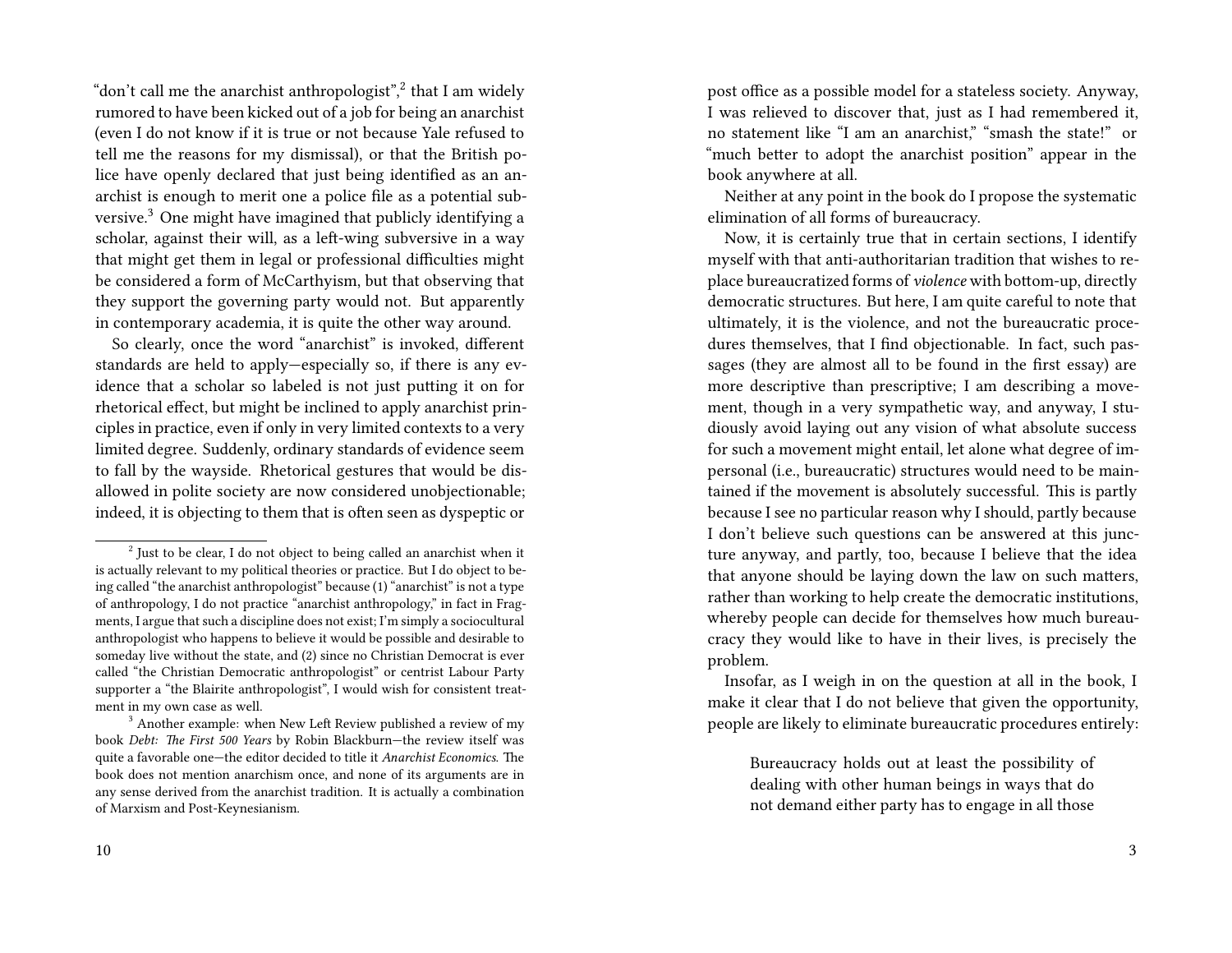complex and exhausting forms of interpretive labor described in the first essay in this book, where just as you can simply place your money on the counter and not have to worry about what the cashier thinks of how you are dressed, you can also pull out your validated photo ID card without having to explain to the librarian why you are so keen to read about homoerotic themes in eighteenth century British verse. Surely, this is part of the appeal. In fact, if one really ponders the matter, it is hard to imagine how, even if we do achieve some utopian communal society, some impersonal (dare I say, bureaucratic?) institutions would not still be necessary, and for just this reason. To take one obvious example: languishing on some impersonal lottery system or waiting list for a desperately needed organ transplant might be alienating and distressing, but it is difficult to envision any less impersonal way of allocating a limited pool of hearts or kidneys that would not be immeasurably worse (p.152.)

Similarly, in chapter 1, I note that bureaucratic procedures are not inherently stupid, but are rather ways of "managing social situations that are already stupid because they are founded on structural violence" (p.57). The obvious implication is that, absent the violence, such procedures would not necessarily be objectionable, and indeed I have argued precisely this on repeated occasions when actually talking about my vision of a stateless society, which I was very much *not* doing in this book.

I find it slightly puzzling that the reviewer does not acknowledge any of this. I thought I had made my position clear. But it happens again and again. Take for instance, the story about the DAN car. The idea that DAN having to give up its car reveals the unworkability of direct democracy is quite bizarre. The

have explicitly stated on numerous occasions that there is no such thing as "anarchist anthropology" and I in no sense see myself as practicing it.) The insistence on treating anything written from a perspective broadly sympathetic with those direct democracy-oriented, anti-authoritarian movements as anarchist tracts putting forth self-evidently absurd positions (whatever their actual content), the ascription of emotional motives to the authors (I am for instance regularly referred to by reviewers as "hateful" or "angry" even in reference to tracts that are overtly whimsical and playful in tone), in the same way that accusations of "class hatred" or "man hating" was used to dismiss socialists and feminists of past generations, all this is, effectively, a way for academics to preserve their sense of themselves as left of centre while still insisting that any serious movement in the direction of greater freedom and democracy is quite impossible.

It certainly cannot be denied that the political label "anarchist" is deployed very differently than others. It would be inconceivable, for instance, to imagine an academic journal such as this reviewing a book on bureaucracy by a professor at a well-known university that begins by saying its author "loves bureaucracy with a Labour Party love" or "hates bureaucracy with a LibDem hatred." Indeed, it is generally speaking taboo to mention an author's political affiliations at all, unless, perhaps, they are an adherent of the National Front or something considered equally outré. Once, on twitter, I put out the question of whether there were any anthropologists who openly supported the Conservative party. Some anonymous tweeter popped up offering a couple names, and I responded that, if true, that would be interesting. Within hours, I was being denounced as "McCarthyite" for even asking the question. Yet, no one to my knowledge has ever accused anyone of McCarthyism for endlessly referring to me as "the anarchist anthropologist," despite the fact my twitter profile ends with the words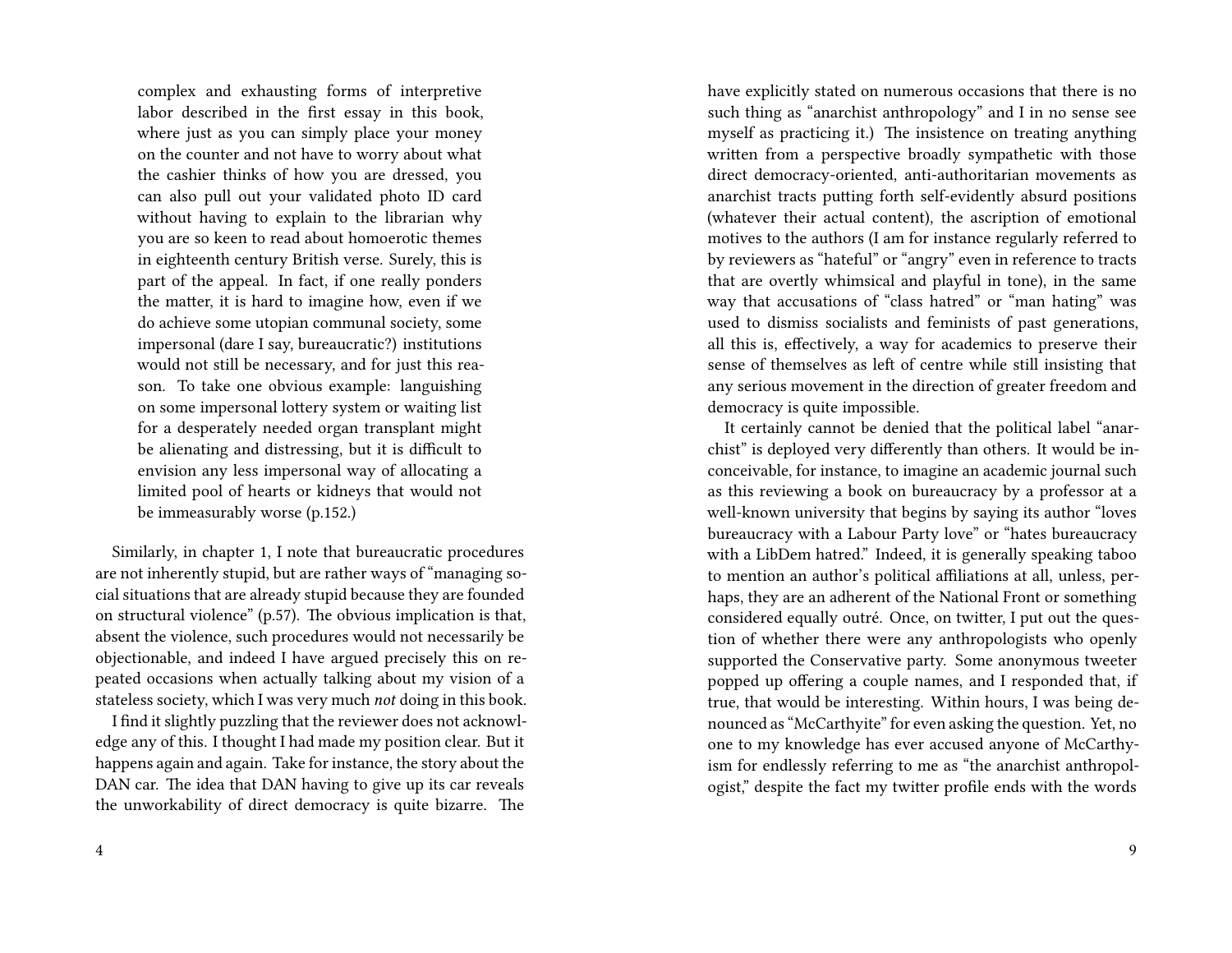This is really too bad because the book was meant to spark a conversation, first of all, within the society at large about paperwork, markets, the Internet, and related topics, second of all, within the left about what a broad left-wing critique of bureaucracy, to challenge the predominant right-wing critique of bureaucracy, might be like. Rather than addressing any of this or even really acknowledging it, the reviewer seems to take it for granted that right-wing intellectual hegemony is so absolute and unassailable that any public challenge to bureaucracy will only reinforce the right-wing narrative ("risk collusion with libertarians and the Right" are her exact words)—apparently, because replacing it with a left-wing narrative is deemed ipso facto impossible.

Since it would also be a shame to take up so many pages of an academic journal just to prove that there is scholar in the world who does not embrace absurdities, let me see if I cannot use this somewhat unfortunate exchange to make a broader point. It strikes me that the two approaches outlined here—the substitution of name-calling for debate and the political defeatism—are related. Insofar, as there is a dynamic element in the contemporary left, one that both envisions a future of genuine human liberation (however conceived) and is willing to take radical steps to achieve it, it is coming from the anti-authoritarian tradition that has historically been identified with anarchism, though at this point, probably only a relatively small minority involved in that sort of politics would still wish to use the name. (I have myself been rather ambivalent in this regard: I wrote an essay once called "Fragments of an Anarchist anthropology" but only to argue that such a discipline did not exist; I have called myself an anarchist as a gesture of acknowledgement of intellectual ancestors, but have worked almost exclusively in activist groups that do not identify themselves as anarchist, even if they work on broadly anti-authoritarian principles—the Global Justice Movement, and Occupy, being only the two best known examples. I

point of the story was that it is hard to maintain internal direct democracy in a group when one regularly has to deal with men with firearms saying "take me to your leader"—especially if they also have the power to lock you up if you do not comply. And having a car means having to deal with such armed men regularly. Once again, it is not a point about proceduralism. It is a point about violence.

So in this case, the reviewer's argument seems to come down to "it can be hard to maintain direct democracy within a society aggressively hostile to direct democracy, so therefore societies that are not aggressively hostile to direct democracy cannot exist." How does that make any sort of sense?

Finally, I guess I will have to address the reviewer's claim that as an advocate of free play and creativity I am opposed to all forms of rules and systematization of any kind. It seems a little silly that I should have to prove I am not a lunatic. But apparently I must.

So here goes. The reviewer asks: how would it be possible to organize, say, a train system in a society with no rules at all? My answer is it would not be possible to do so, and this is why it would never occur to me to advocate a society with no rules at all. Here again, I actually wrote a paragraph explaining why that was not my position (not that I should really have had to, since it is an absurd position that no one would actually hold, but as it happens I did write it):

It is worth thinking about language for a moment, because one thing it reveals, probably better than any other example, is that there is a basic paradox in our very idea of freedom. On the one hand, rules are by their nature constraining. Speech codes, rules of etiquette, and grammatical rules, all have the effect of limiting what we can and cannot say. It is not for nothing that we all have the picture of the schoolmarm rapping a child